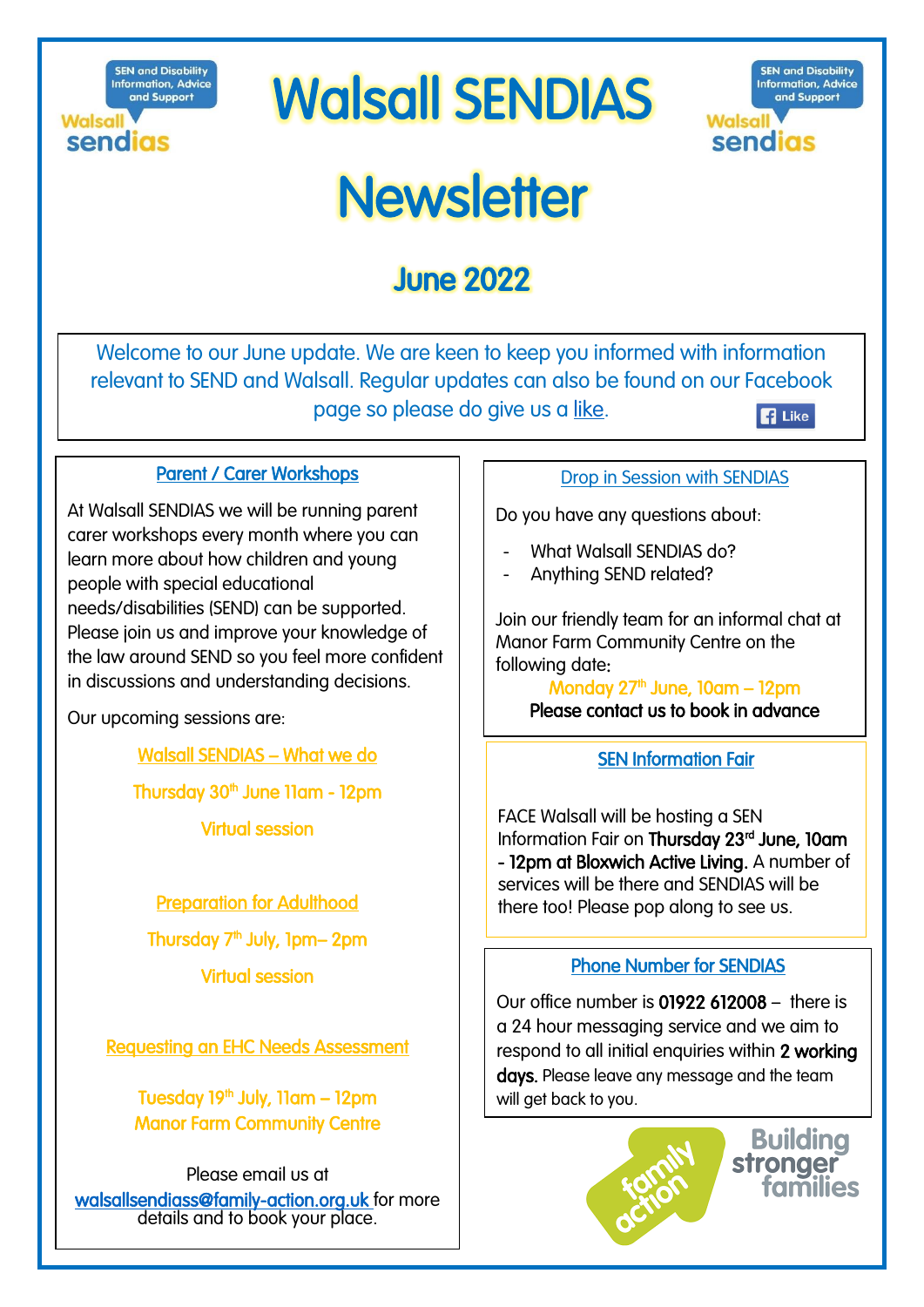**SEN and Disability Information, Advice** and Support

## **Walsall** sendias





We are pleased to say our website now has a new Young People's Area!

Please click [here](https://www.family-action.org.uk/what-we-do/children-families/walsall-sendiass/walsall-sendias-young-peoples-area/) to look and do let us know what you think. Ofsted Re-inspection Have Your Say before 17<sup>th</sup> June!

**SEN and Disability** 

**Information, Advice** 

and Support

**Walsall** 

sendias

Re-visit of Walsall Metropolitan Borough Council from 20 June 2022 to 22 June 2022.

The Local Area SEND Services Inspection was completed in February 2019, following which significant failings were found in the way that SEND services were delivered in Walsall and the Local Area was instructed to develop and deliver a Written Statement of Action (WSoA) outlining how it intended to improve services for children with SEND.

This re-inspection is to assess how well the Local Area have achieved what was set out in the WSoA and whether sufficient progress has been made.

During the re-visit, Ofsted and CQC inspectors will be keen to speak to as many children and young people and their parents and carers as possible – find out more [here](https://go.walsall.gov.uk/the-send-local-offer/The-SEND-Local-Offer/News-and-Information/SEND-Services-Re-Inspection) where you will find the link to the online survey.

Keep an eye on our Facebook page where we will also share the details.